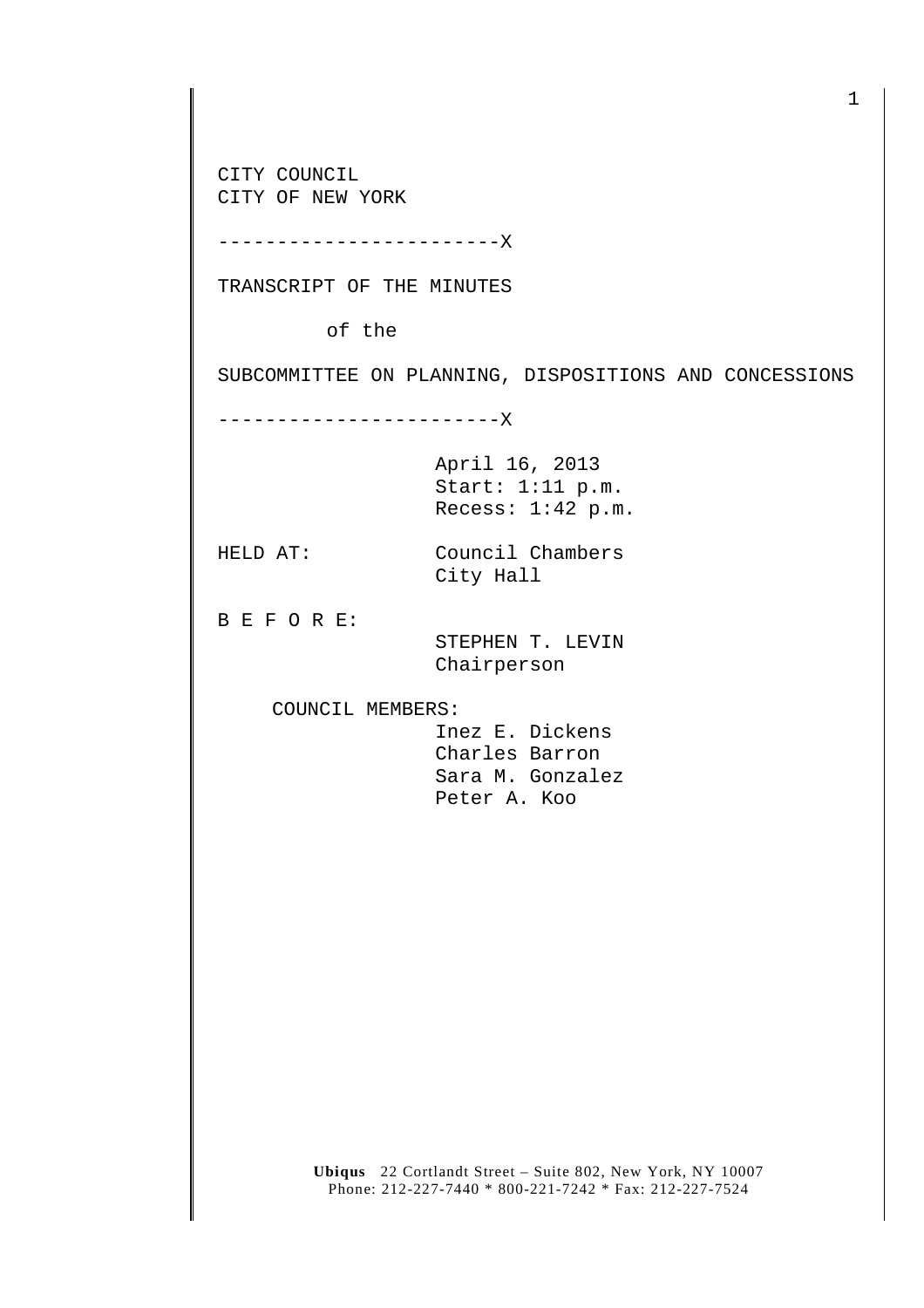## A P P E A R A N C E S (CONTINUED)

Artie Pearson New York City Department of Housing Preservation and Development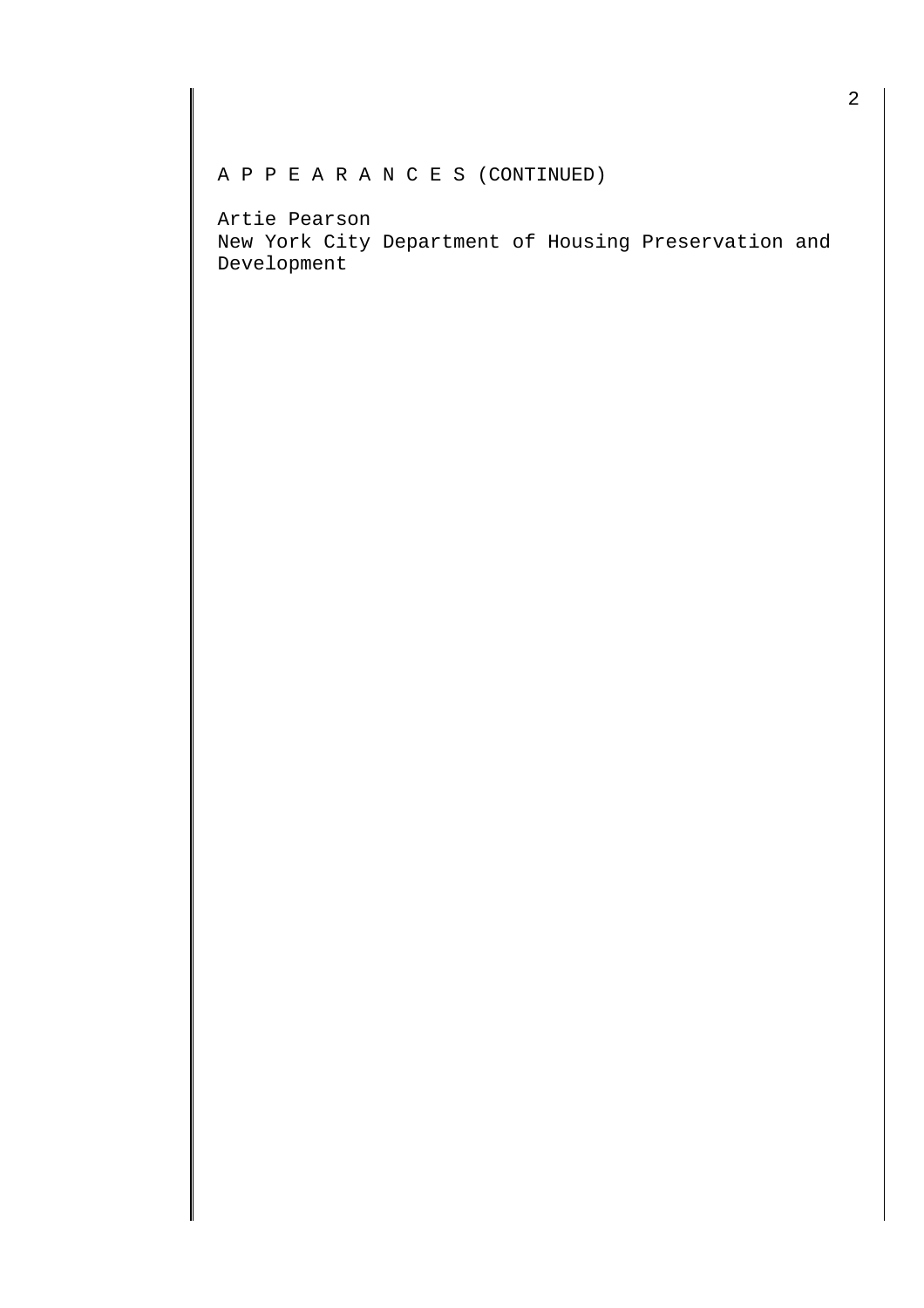| 3<br>PLANNING, DISPOSITIONS AND CONCESSIONS        |
|----------------------------------------------------|
| CHAIRPERSON LEVIN: Good afternoon.                 |
| Welcome to the Subcommittee on Planning,           |
| Dispositions and Concessions. I am Council Member  |
| Stephen Levin, chair of the Subcommittee. I am     |
| joined this afternoon by my colleagues, Council    |
| Member Sara Gonzalez of Brooklyn, Council Member   |
| Charles Barron of Brooklyn, Council Member Peter   |
| Koo of Queens. Today we have two items on the      |
| agenda. They are both in Manhattan, and they are   |
| Land Use number 782. That is Permanence Houses,    |
| Manhattan Council District represented by Council  |
| Member Rosie Mendez--I believe it's Council        |
| District 2, Manhattan Community Board 3. That is   |
| 20135421HAM. And Land Use number 800, that is      |
| Bridge 145 in the Council Districts represented by |
| Inez Dickens, so committee member and Council      |
| Member Robert Jackson, Manhattan Community         |
| District Number 10, 20135449HAM. Here to testify   |
| on these items we have Kim Darga of HPD and Artie  |
| Pearson of HPD.                                    |
| ARTIE PEARSON: Afternoon, Chair                    |
| Levin and members of the Subcommittee. I am Artie  |
| Shea Pearson [phonetic] from HPD's office of       |
| government affairs and research. Land Use 782      |
|                                                    |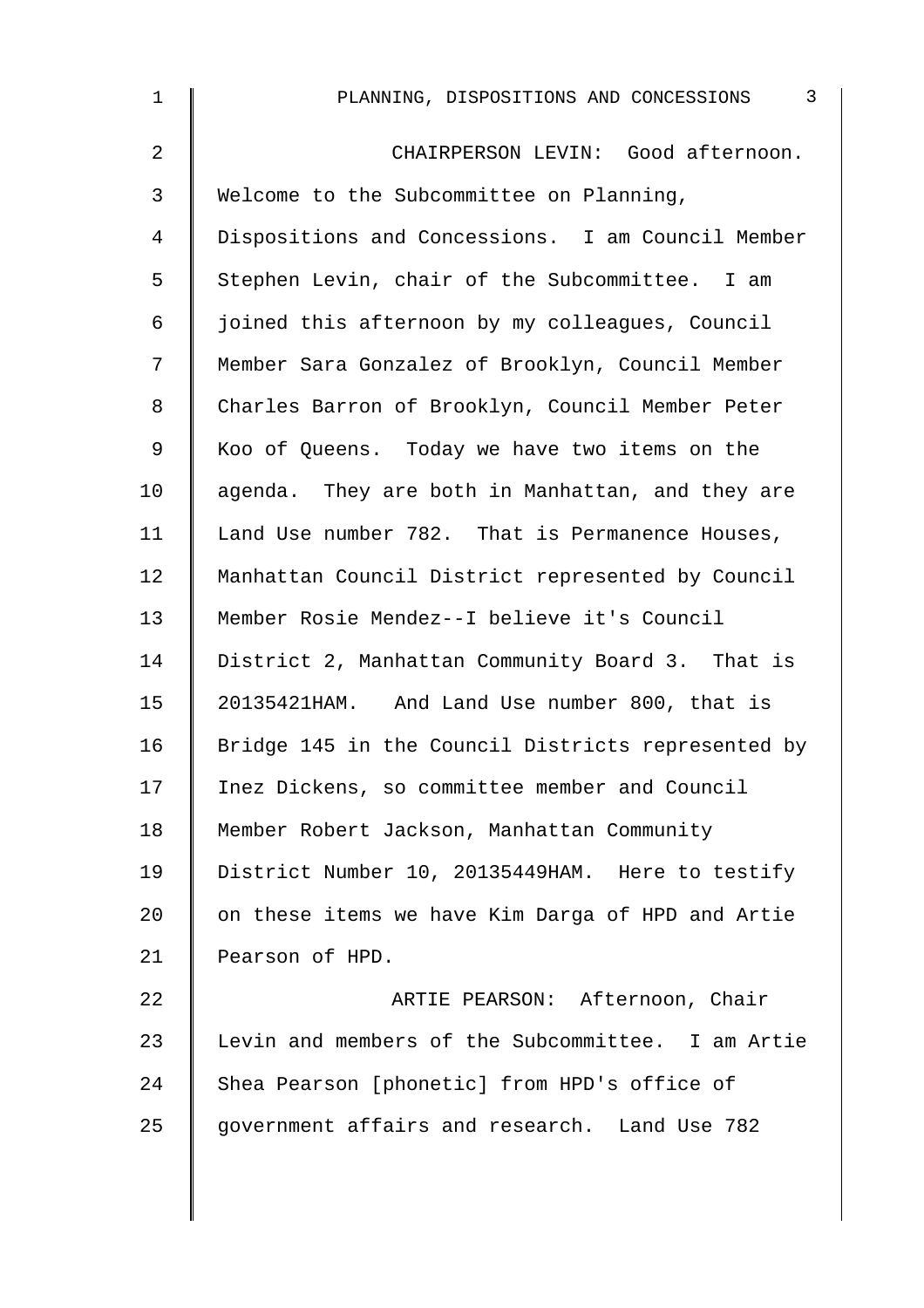| 1              | 4<br>PLANNING, DISPOSITIONS AND CONCESSIONS                     |
|----------------|-----------------------------------------------------------------|
| $\overline{a}$ | consists of an amendment to a previously approved               |
| 3              | UDAP located at block 387, lot 41, block 397, lot               |
| 4              | 26, and block 440, lot 34 and is known as                       |
| 5              | Permanent House HDFC. On February 15 <sup>th</sup> , 2006, the  |
| 6              | City Council approved the disposition of the                    |
| 7              | subject properties as part of a cluster of                      |
| 8              | buildings under HPD's neighborhood redevelopment                |
| 9              | program. The sponsor entered into a regulatory                  |
| 10             | agreement on June 26 <sup>th</sup> , 2006 and later amended the |
| 11             | agreement on May 29 <sup>th</sup> , 2008. The project received  |
| 12             | no tax exemption at the time of the execution of                |
| 13             | the initial regulatory agreement. With the                      |
| 14             | execution of the amended agreement the project now              |
| 15             | has tax exempt status under Section 420c. And -                 |
| 16             | - of the accrual of real property taxes, HPD is                 |
| 17             | requesting an Article 11 tax exemption be granted               |
| 18             | to cover the period of time between the entry into              |
| 19             | the original regulatory agreement and the amended               |
| 20             | agreement, a two year period. The 420c exemption                |
| 21             | will continue to exist from May 29 <sup>th</sup> , 2008 to the  |
| 22             | end of the regulatory period. Council Member                    |
| 23             | Mendez has indicated her support, and I can answer              |
| 24             | any questions you may have.                                     |
|                |                                                                 |

25 CHAIRPERSON LEVIN: Thank you very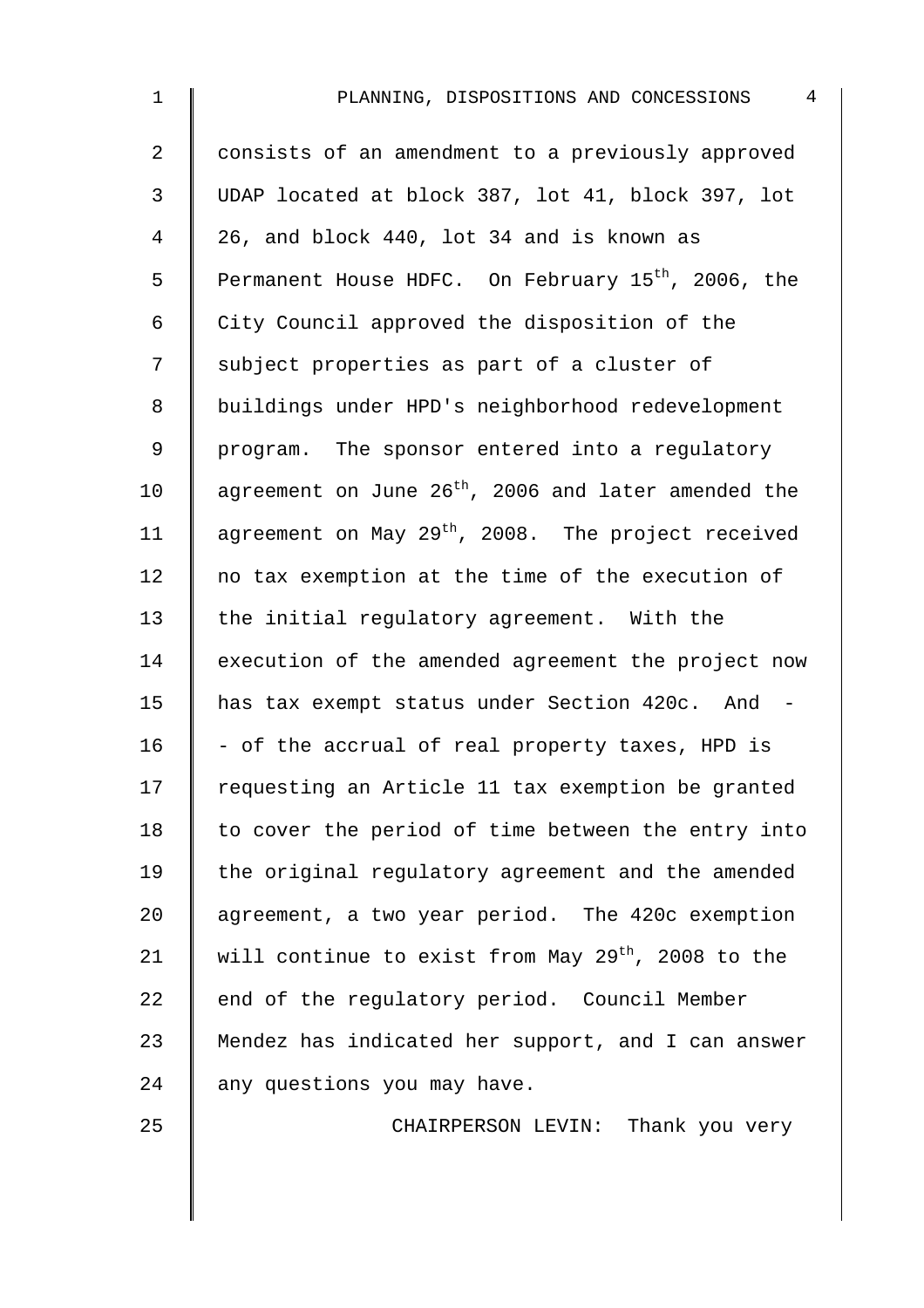| 1  | 5<br>PLANNING, DISPOSITIONS AND CONCESSIONS                     |
|----|-----------------------------------------------------------------|
| 2  | much, Ms. Pearson. Does anybody have any                        |
| 3  | questions on this item? Okay. Seeing none, I                    |
| 4  | believe you will be testifying as well on Land Use              |
| 5  | number 800?                                                     |
| 6  | ARTIE PEARSON: Yes. Again,                                      |
| 7  | afternoon, Chair and members of the Subcommittee.               |
| 8  | I am Artie Pearson from HPD's office of government              |
| 9  | affairs and research and I am joined by Kimberly                |
| 10 | Darga, HPD's director of multi-family preservation              |
| 11 | loan program. Land Use 800 consists of an                       |
| 12 | amendment to a previously approved UDAP located at              |
| 13 | 151 to 153, 155 to 57 West 145 <sup>th</sup> Street and 2468 to |
| 14 | $77th$ Avenue. On March $23rd$ , 2003, the Council              |
| 15 | approved a disposition of the subject properties                |
| 16 | as part of a cluster of buildings under HPD's                   |
| 17 | neighborhood entrepreneurs program. Now known as                |
| 18 | Bridge 145, the sponsor is proposing to convey                  |
| 19 | these buildings to a new HDFC who will                          |
| 20 | rehabilitate the buildings creating 50 residential              |
| 21 | units plus one superintendent's unit. HPD is                    |
| 22 | seeking approval of a tax exemption in order to                 |
| 23 | provide affordable rental housing for the project.              |
| 24 | Council Member Dickens and Jackson have both                    |
| 25 | indicated their support.                                        |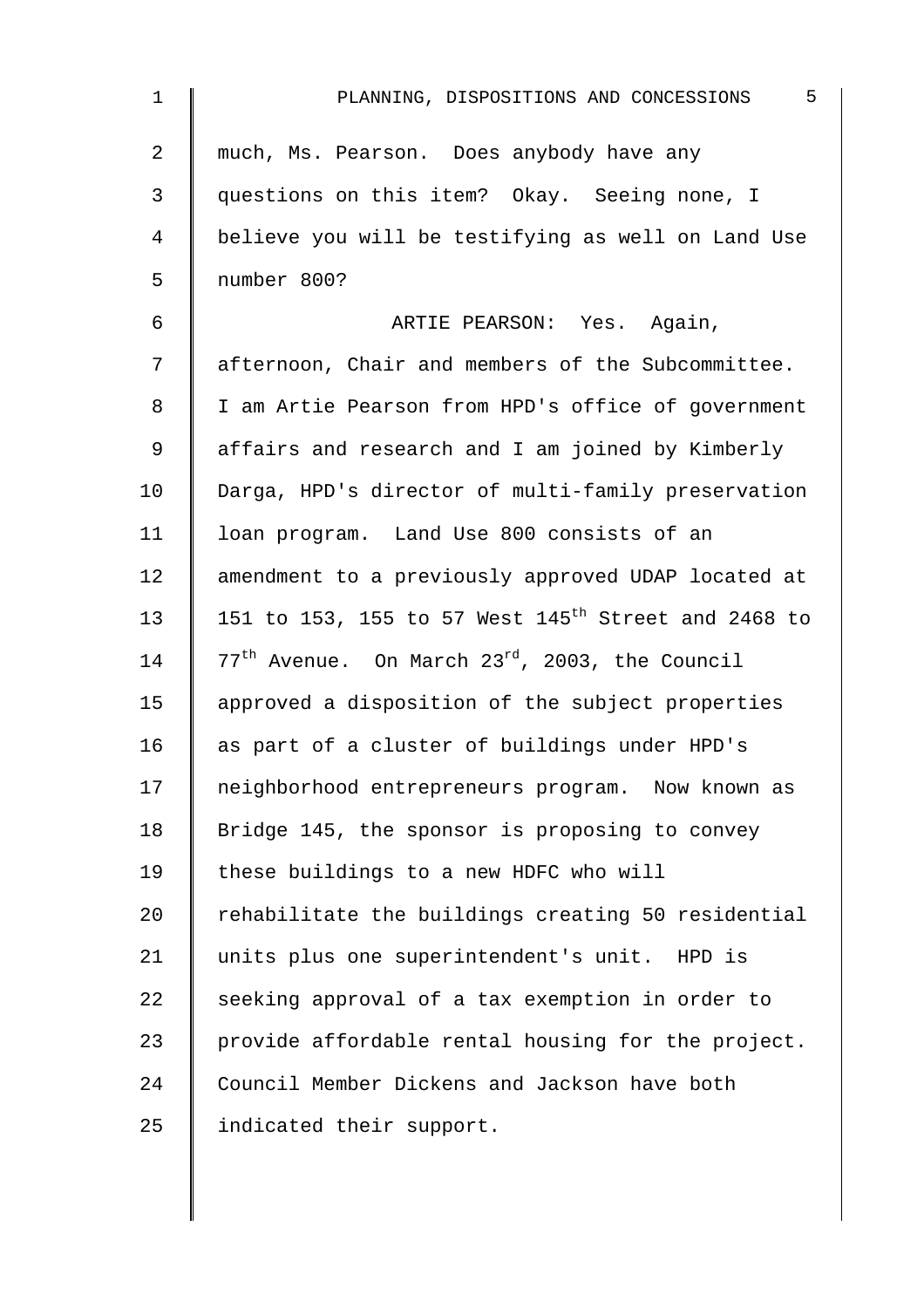| $\mathbf 1$ | 6<br>PLANNING, DISPOSITIONS AND CONCESSIONS       |
|-------------|---------------------------------------------------|
| 2           | CHAIRPERSON LEVIN: Great. Do any                  |
| 3           | of my colleagues have any questions on this item? |
| 4           | COUNCIL MEMBER BARRON: Just what's                |
| 5           | is the affordable $-$ - ?                         |
| 6           | KIM DARGA: [off mic]                              |
| 7           | CHAIRPERSON LEVIN: If you could                   |
| 8           | speak into the microphone                         |
| 9           | KIM DARGA: Yes. Good afternoon,                   |
| 10          | everyone. My name is Kim Darga. I am director of  |
| 11          | the multi-family preservation loan program.       |
| 12          | Bridge 145 has three buildings. All of the units  |
| 13          | will be affordable at 90 percent AMI and below    |
| 14          | with ten of the units--there are 51 total--ten at |
| 15          | 65 percent AMI, 30 at 80 percent AMI and ten plus |
| 16          | one superintendent at 90 percent AMI.             |
| 17          | CHAIRPERSON LEVIN: Thank you.                     |
| 18          | That sounds pretty good. Okay. Thank you very     |
| 19          | much, Ms. Pearson, Ms. Darga for your testimony.  |
| 20          | And with that, I will close the hearing on these  |
| 21          | two items. I will ask counsel to the Committee to |
| 22          | call the roll. I recommend an aye vote on both    |
| 23          | items.                                            |
| 24          | COUNSEL: Chair Levin?                             |
| 25          | CHAIRPERSON LEVIN: I vote aye.                    |
|             |                                                   |
|             |                                                   |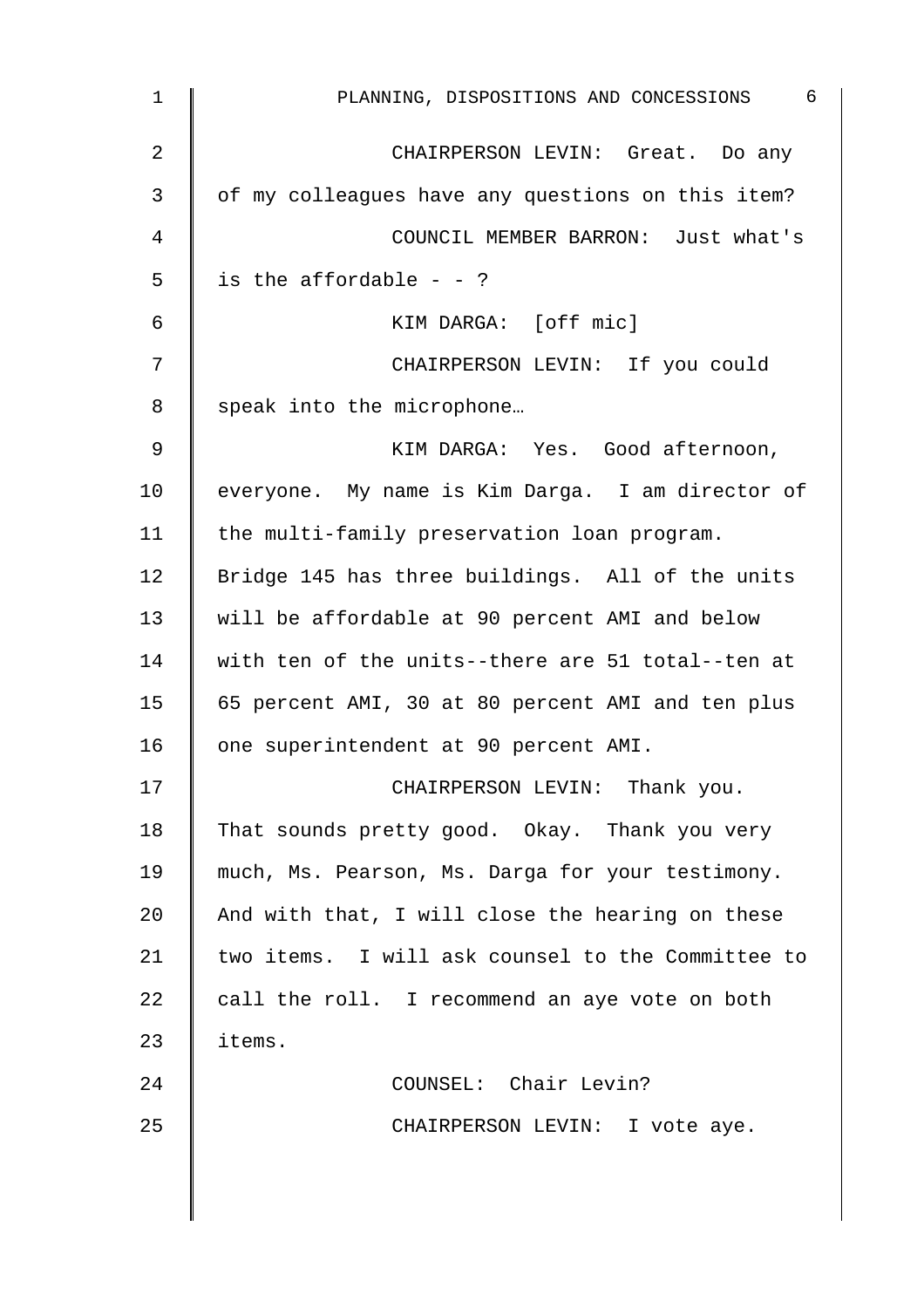| $\mathbf 1$ | 7<br>PLANNING, DISPOSITIONS AND CONCESSIONS        |
|-------------|----------------------------------------------------|
| 2           | COUNSEL: Council Member Barron?                    |
| 3           | COUNCIL MEMBER BARRON: Aye.                        |
| 4           | COUNSEL: Council Member Gonzalez?                  |
| 5           | COUNCIL MEMBER GONZALEZ: Aye.                      |
| 6           | COUNSEL: Council Member Koo?                       |
| 7           | COUNCIL MEMBER KOO: Aye.                           |
| 8           | CHAIRPERSON LEVIN: We are going to                 |
| 9           | hold the roll open for ten minutes, and with that  |
| 10          | the Committee is in                                |
| 11          | COUNSEL: With a count of four in                   |
| 12          | the affirmative and zero in the negative all items |
| 13          | are approved and referred to the full Land Use     |
| 14          | Committee.                                         |
| 15          | CHAIRPERSON LEVIN: We will hold                    |
| 16          | the roll open for ten minutes. And with that,      |
| 17          | this committee is in recess. Thank you.            |
| 18          | COUNSEL: Council Member Dickens?                   |
| 19          | COUNCIL MEMBER DICKENS: Thank you.                 |
| 20          | I want permission to explain my vote. I want to    |
| 21          | thank the Chair for the opportunity to speak on    |
| 22          | behalf of Land Use number 800, Bridge 145. As      |
| 23          | anyone who has been a regular member at Planning   |
| 24          | hearings over the past few years, you can tell     |
| 25          | that affordable housing is amongst my top priority |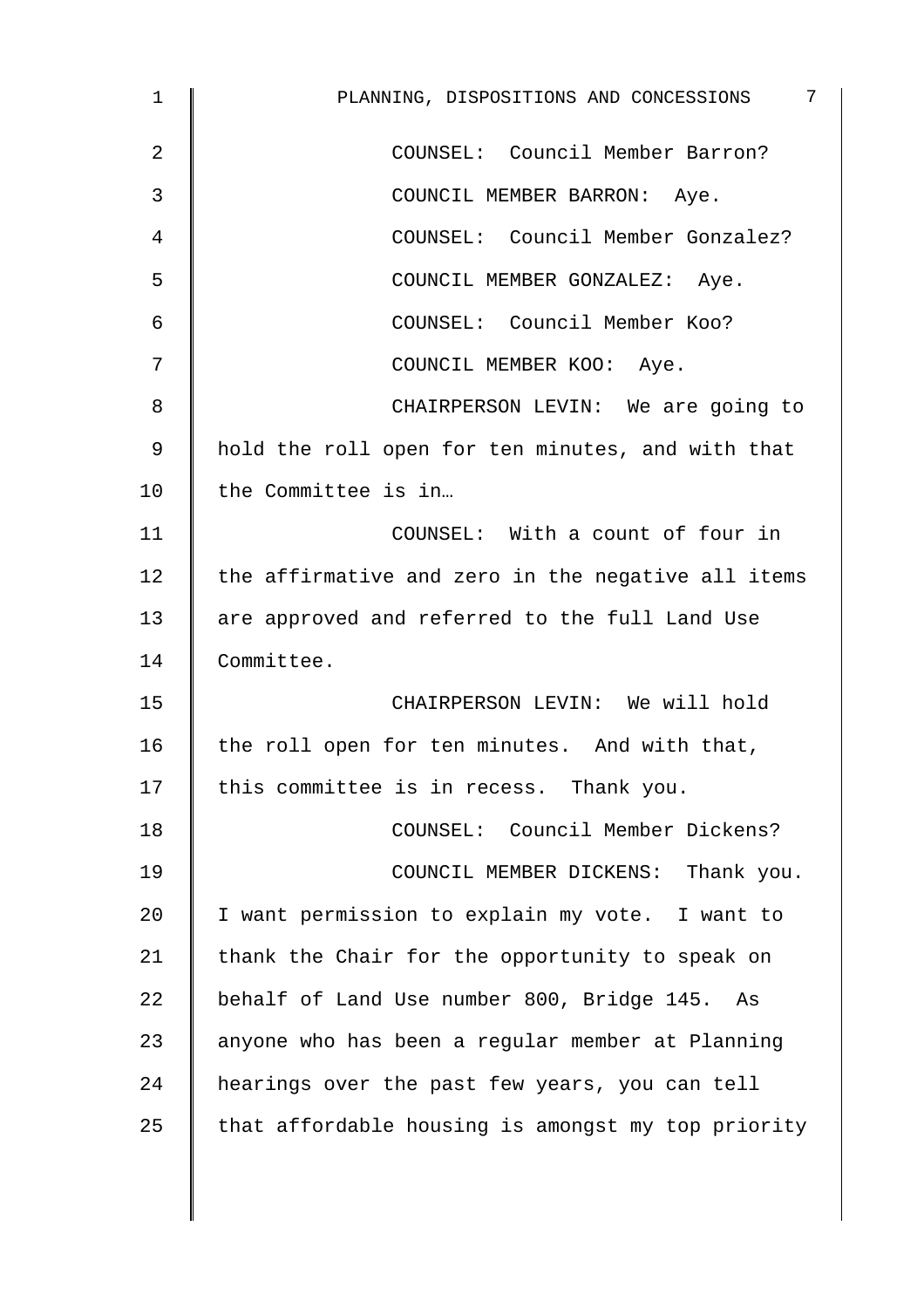| 1              | 8<br>PLANNING, DISPOSITIONS AND CONCESSIONS        |
|----------------|----------------------------------------------------|
| $\overline{2}$ | as a legislator in the New York City Council       |
| 3              | Bridge 145 is on land that is currently vacant.    |
| $\overline{4}$ | After development is complete, there will be 50    |
| 5              | new units in my district with 80 percent of the    |
| 6              | units set aside for low income residents. The      |
| 7              | developers, Lemore Realty [phonetic], first        |
| 8              | proposal included a matrix that ranged between 65  |
| 9              | and 100 percent AMI. There was not a chance that   |
| 10             | I would let an opportunity for new units in the    |
| 11             | district to reach as high as 100 percent AMI. Now  |
| 12             | the matrix is 65 percent to 90 percent AMI with    |
| 13             | over 80 percent of the units deemed affordable at  |
| 14             | 80 percent or below AMI. Also, 68 percent of the   |
| 15             | units are two bedroom family units, which will     |
| 16             | cater to the many families that need affordable    |
| 17             | housing. This project includes retail space that   |
| 18             | will be marketed towards health oriented           |
| 19             | businesses. In the end, I am pleased to lend my    |
| 20             | support to this item on the agenda. Creating new   |
| 21             | affordable units in the village of Harlem has been |
| 22             | accomplished once again. Thank you, and I vote     |
| 23             | aye. I also vote aye on 782 and of course this     |
| 24             | 800.                                               |
| 25             | COUNSEL: Thank you, Council                        |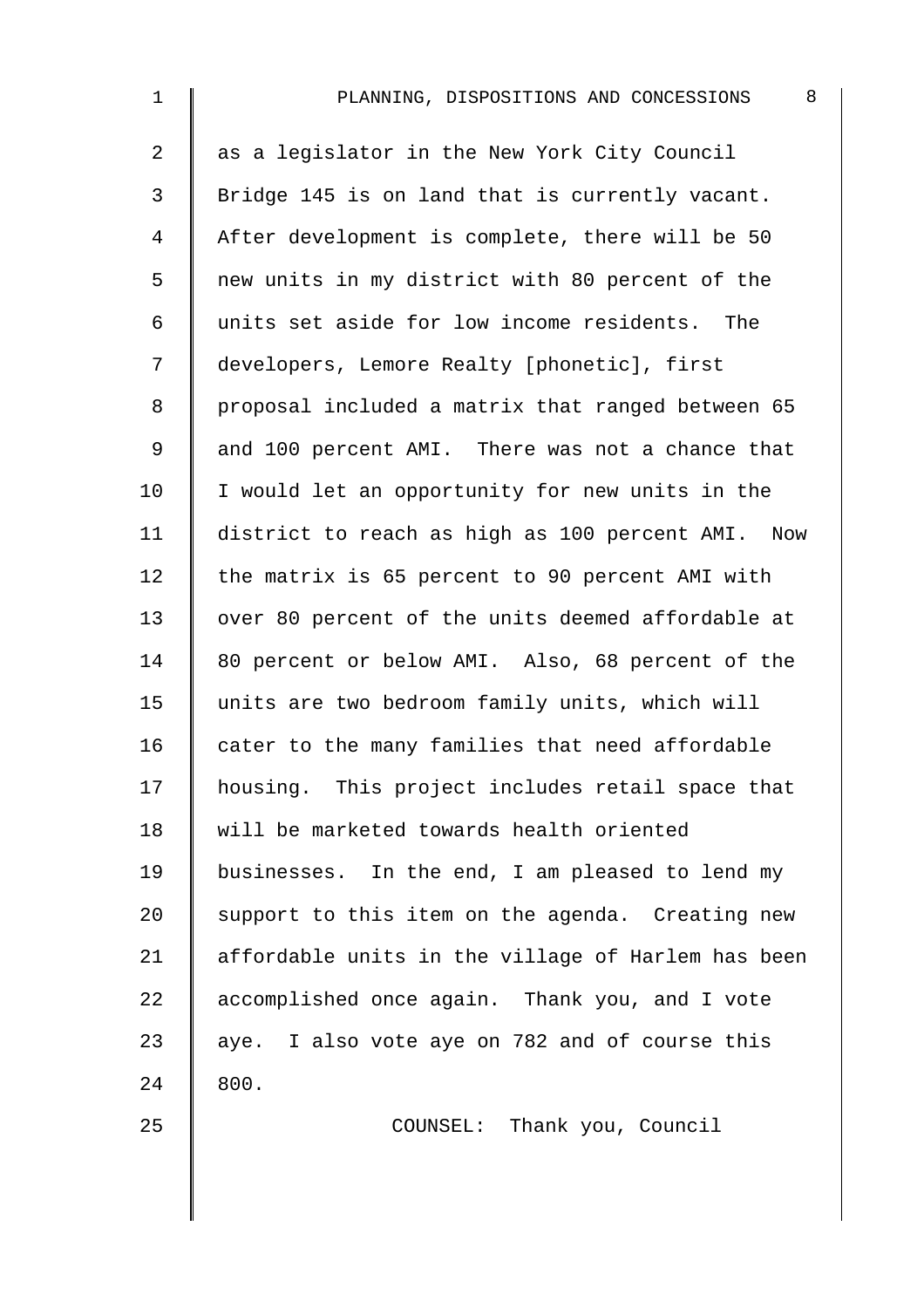| $\mathbf{1}$   | 9<br>PLANNING, DISPOSITIONS AND CONCESSIONS                    |
|----------------|----------------------------------------------------------------|
| 2              | Member, and with the vote of five in the                       |
| 3              | affirmative, zero in the negative and zero                     |
| $\overline{4}$ | abstentions, all items are approved.                           |
| 5              | This<br>COUNCIL MEMBER DICKENS:                                |
| 6              | hearing of April 16 <sup>th</sup> , 2013 of Planning is hereby |
| 7              | closed. Thank you.                                             |
|                |                                                                |